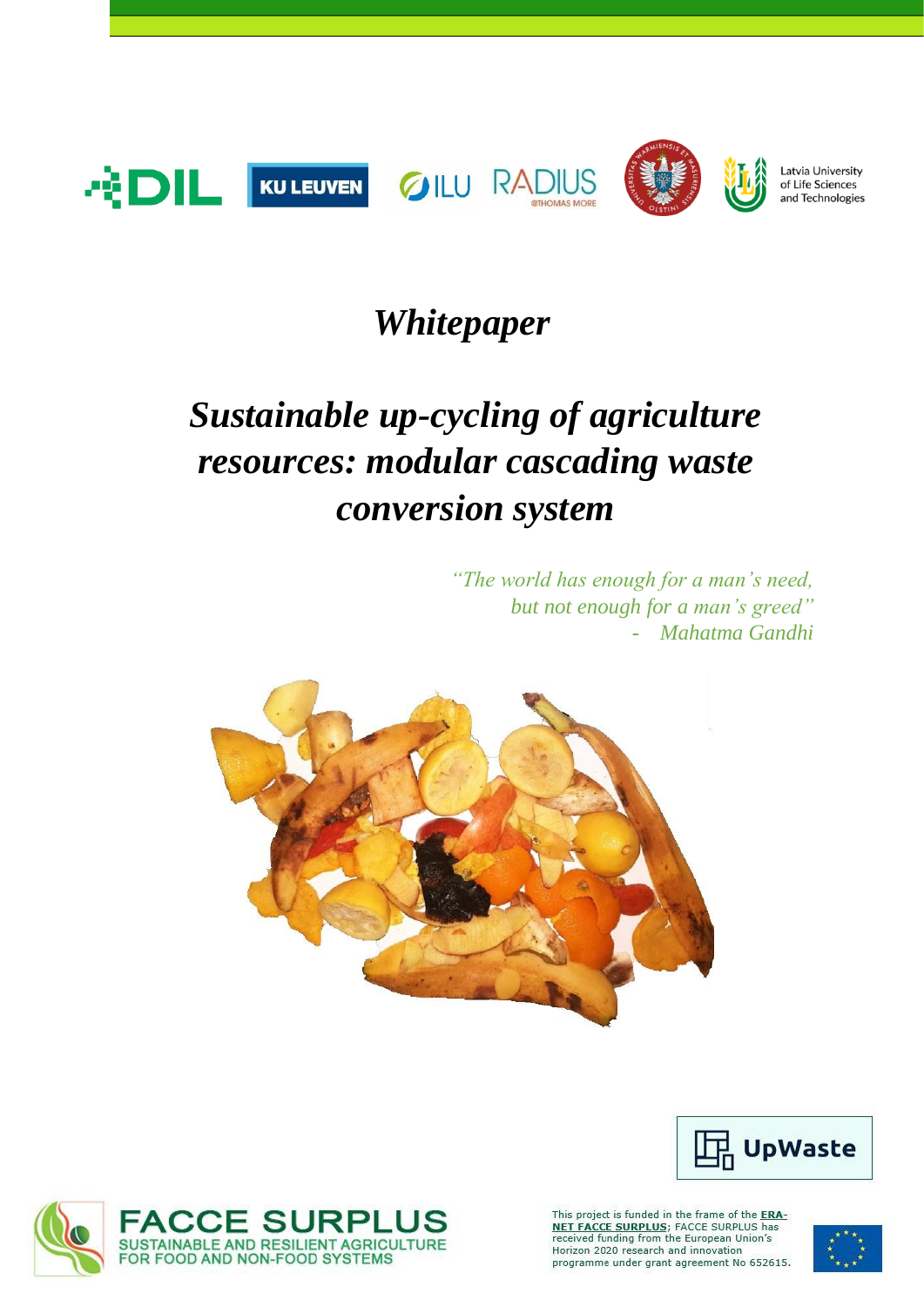## *Whitepaper Sustainable up-cycling of agriculture resources: modular cascading waste conversion system*

**January 2021**

Authors and project partners:

Dr. Sergiy Smetana, Shahida Anusha Siddiqui, German Institute of Food Technologies (DIL Deutsches Institut für Lebensmitteltechnik e.V., Germany)

Apl. Prof. Dr. Daniel Pleissner, Institute for Food and Environmental Research (ILU, Institut für Lebensmittel- und Umweltforschung e.V., Germany)

Prof. Janusz Golaszewski, Universaity of Warmia and Mazury (Poland)

Post-Doc. Agris Pentjuss, Dr.sc.ing. Elina Dace, Latvia University of Life Sciences and Technologies (Latvia)

Dr. Apr. Sabine Van Miert, Dr. Lotte Frooninckx, Thomas More Kempen vzw (Belgium)

Prof. Dr. Ir. Leen Van Campenhout, Dr. Dries Vandeweyer, Noor Van Looveren, KU Leuven (Belgium)





This project is funded in the frame of the ERA-**NET FACCE SURPLUS;** FACCE SURPLUS has<br>received funding from the European Union's Horizon 2020 research and innovation programme under grant agreement No 652615.

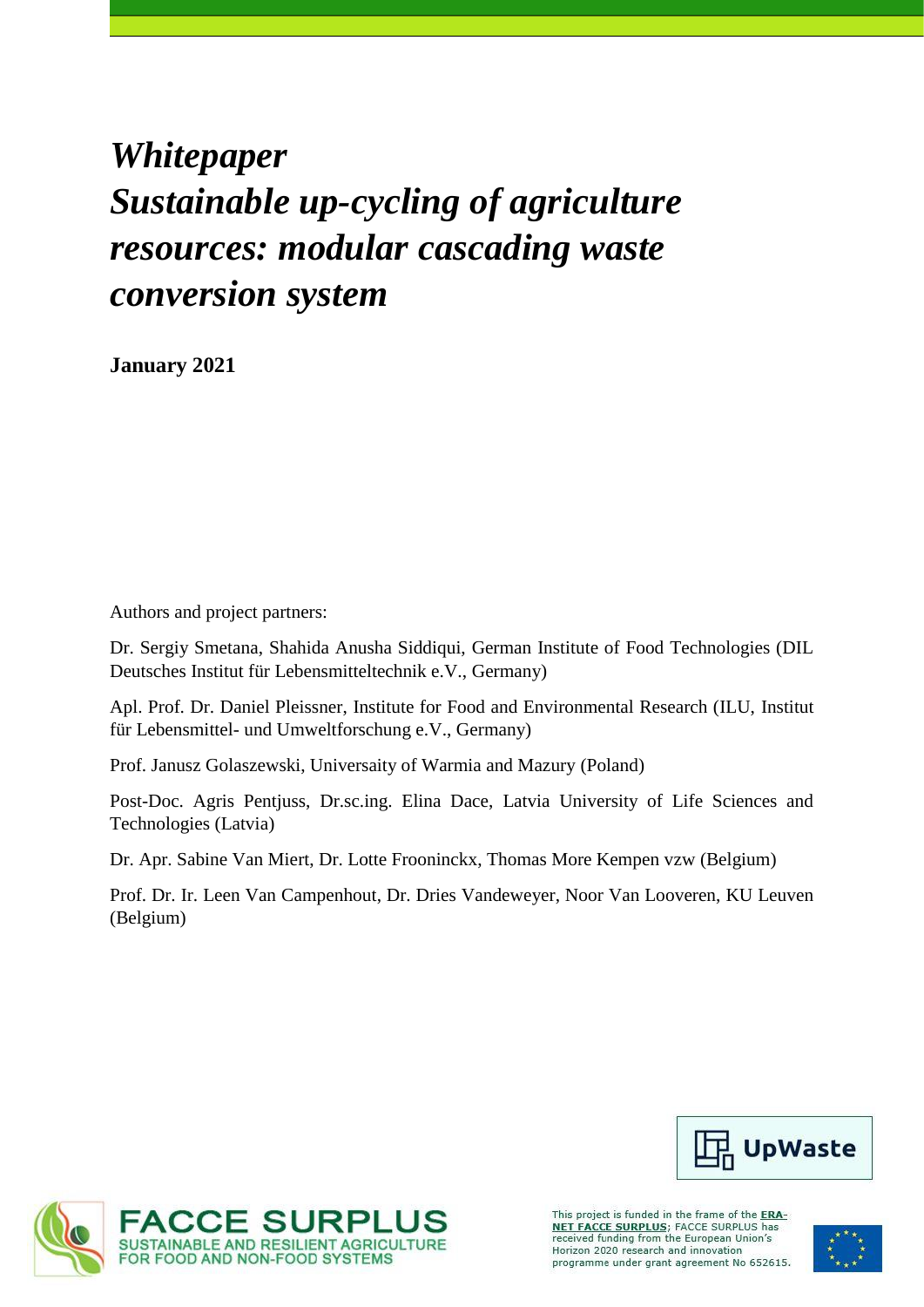#### **Brief Introduction and Summary**

The UpWaste project for the transformation of agricultural excesses into heterotrophic microalgal *(Galdieria sulphuraria)* and insect *(Hermetia illucens)* biomass quintessence on the improvement of a malleable and modular system. To construct an industrial blueprint of the UpWaste modular biorefinery system application it will be dependent on metabolic modelling with experimental calibration at lab and pilot industrial scales. Such a system will conclude the achievability of first-hand merchandises and amenities spawned through incorporated food and non-food systems and furthermore generate new market prospects. The UpWaste system, transfigures remainders based on a selection of species, which are miscellaneous and challenging to distinguish (e.g. manure, food waste, straw, and hull), with demarcated configuration into high-quality biomass. Following cascading, for the enlargement of innumerable merchandises fluctuating from food to chemicals by significant industries (creation of innovation potential for the associated industrial stakeholders) principles manufactured biomass STA will function as a substrate. For promising the security of mass-produced biomass as ington and lasts approvell as ascertaining the potential for the application as food and feed, Singlemindedness is mostly on recognition and circumvention of biological contaminations.

To evaluate social acceptance, economic feasibility and environmental feasibility of the envisaged system Socio-economic and environmental impact analyses of supply chains will be executed. The interrelated experiments of agriculture is undertaken by UpWaste as well as the sustainable intensification of the agricultural sector, proficient practice of possessions and minor GHG emissions. In prevailing agri-food chains (agricultural and food waste and side-streams treatment) Holistic sustainability assessment of UpWaste integration will signpost trade-offs not only amongst dissimilar sectors (e.g. agri-food and energy) but also amongst several characteristics of sustainability (e.g. production and environment). Furthermore, probable hazards of rebound effects concomitant with the application of UpWaste modular system is demarcated by UpWaste, when the application of wastes for new product generation or side-streams may result in sophisticated fabrication tariffs of such wastes.





This project is funded in the frame of the ERA-**NET FACCE SURPLUS**; FACCE SURPLUS has<br>received funding from the European Union's Horizon 2020 research and innovation programme under grant agreement No 652615.

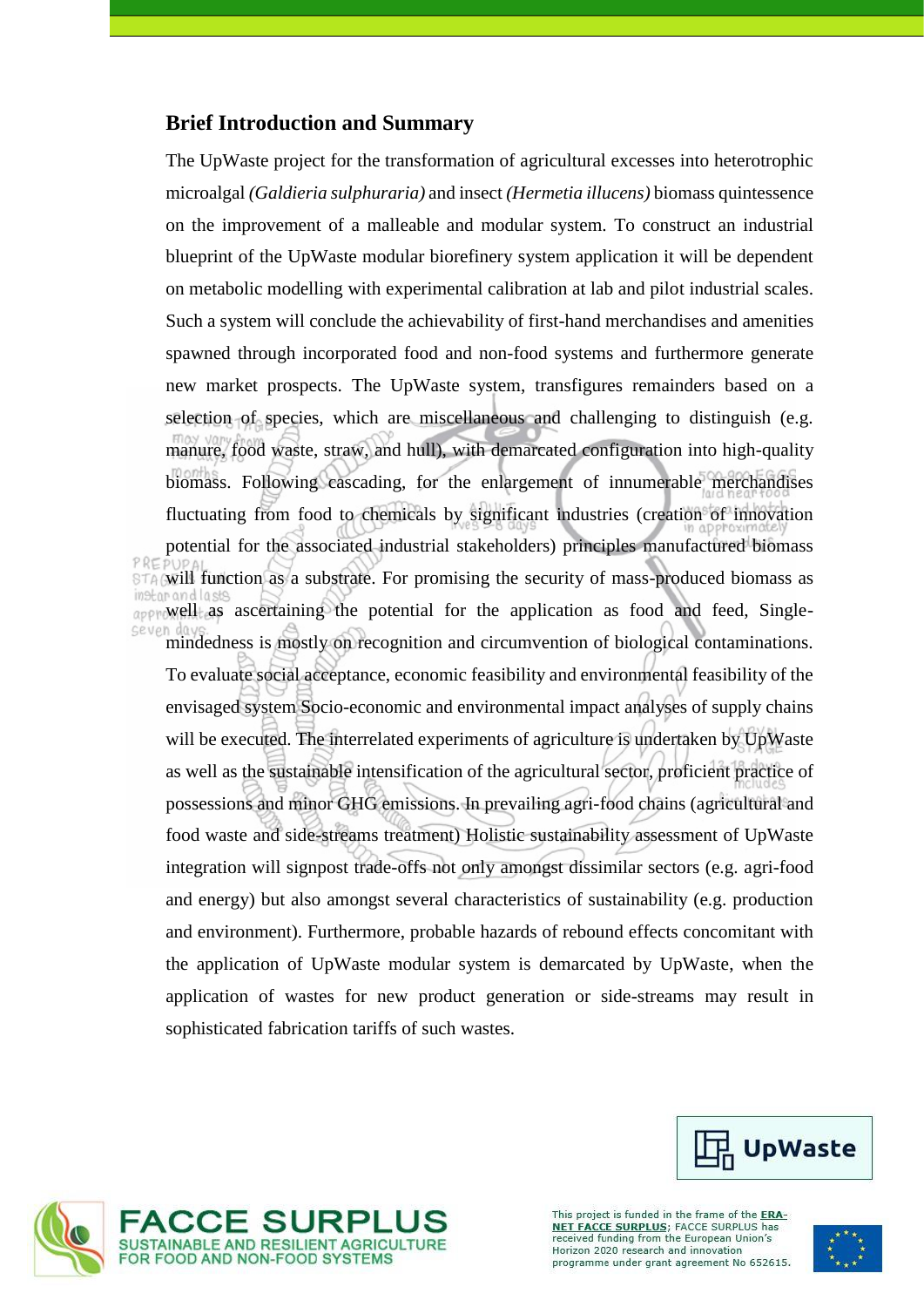The UpWaste project lasts for 36 months and is a collaboration of 6 different European partners. The project is led by the German Institute of Food Technologies (DIL) and following partners are involved: Institute for Food and Environmental Research (ILU, Germany), University of Warmia and Mazury (Poland), Latvia University of Life Sciences and Technologies (Latvia), Thomas more Kempen (Belgium) and KU Leuven (Belgium). UpWaste is funded within the FACCE SURPLUS (sustainable and resilient and agriculture for food and non-food systems) collaboration, which is committed to improve collaboration across the European research area in the range of diverse, but integrated food and non-food Biomass production and transformation systems including bio refining. FACCE SURPLUS is an ERA-NET cofund (part of the EU Horizon 2020 programme) between the European Commission and a partnership of 15 countries in the frame of the joint Programming Initiative on agriculture, Food Security and climate change (FACCE-JPI). For Thomas More, VLAIO-LA is the national funding agency within the ERA-NET cofund.

#### **Relevance**

Cascading use of agricultural residues can increase the efficiency of biomass use by 40- 90% and reduce the environmental impact by 5-70%. Current bio-based technologies fail to target dynamic up-cycles for high-value components production and multiple use of wasted biomass. In application to agri-food chains bio economy approaches are represented in most cases via nutrient recycling options, when residue biomass is distributed on the lands in form of organic fertilizer. UpWaste builds on the knowledge gained regarding microalgal and insect biomass use to produce food, feed, chemicals, materials and energy and excludes the formation of specific compounds from formed biomass. UpWaste addresses diversified production systems (food, feed and chemicals production from agricultural residues) by making better use of natural resources (agricultural residues), encourage nutrient and carbon recycling (assimilation in microalgal and insect biomass), which corresponds to the focus of 3rd FACCE







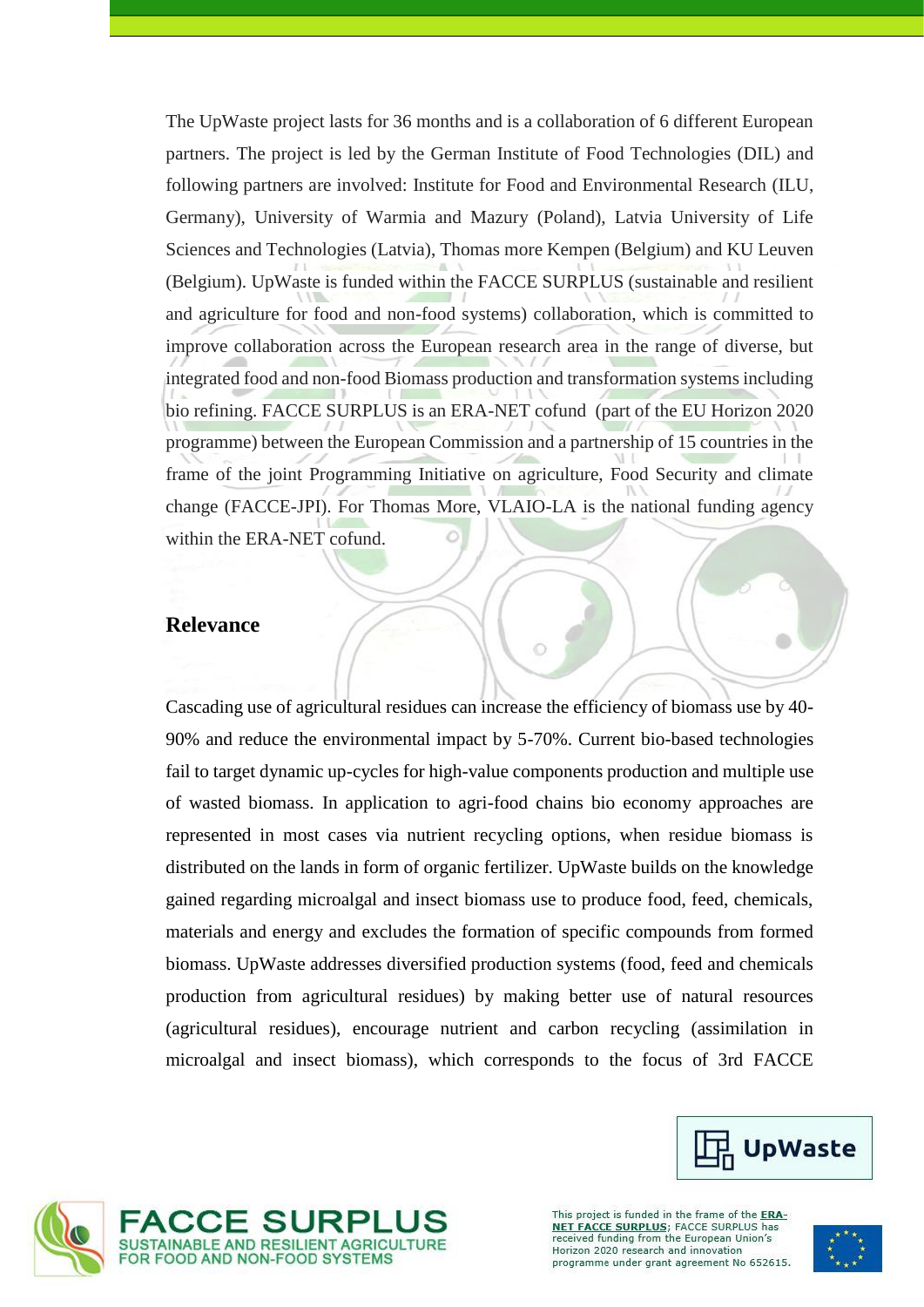SURPLUS Call on "on the utilization of all biomass from agricultural land" "to food and non-food systems."

### **Project Goals and Activities**

The goals and activities of the UpWaste project can be divided into the following categories.

Each Goal is subdivided into activities associated with it:

- *Modeling and optimization of productivity*:
	- 1. Metabolic models development
	- 2. Organic residues model-based analysis at lab scale
	- 3. Organic residues utilization model-based analysis at pilot scale
- *Characterization of substrate and G. sulphuraria cultivation*:
	- 1. Characterization of substrate and hydrolysate
	- 2. Cultivation of alga at lab scale
	- 3. Cultivation of alga at pilot scale
- *Pre-treatment of residues and insect cultivation*:
	- 1. Characterization of organic residues
	- 2. Optimization of feeding substrate for rearing of high-quality larvae.





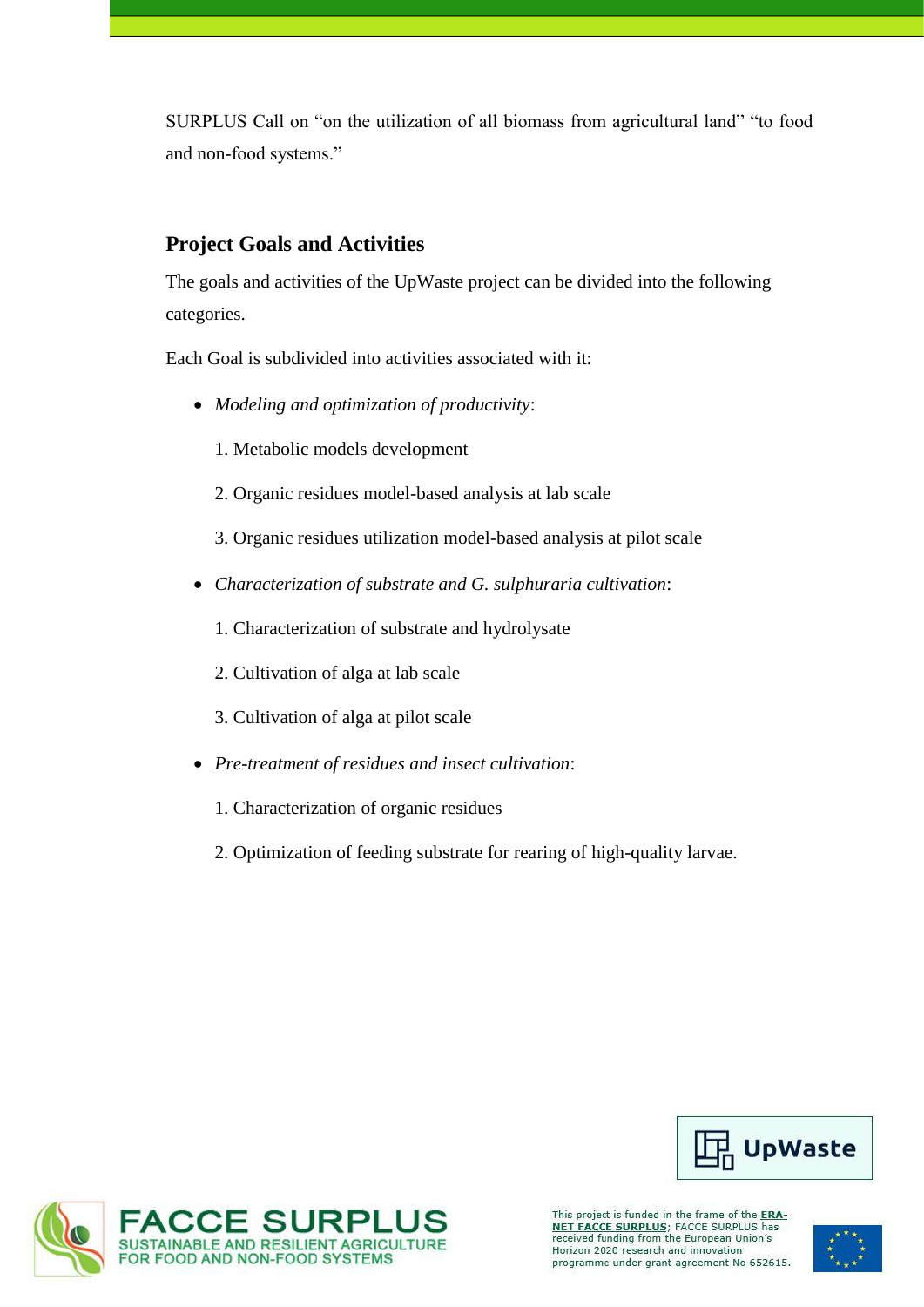#### **First Results**

Metabolic modelling approach is well known in silico method to mathematically analyze organism potential to utilize and distribute substrates through biochemical pathways. Metabolic models are based on organism (*G. sulphuraria and H. illucens*) genome sequence data. Metabolic models will be analyzed and validated and optimized to predict what organic residue compositions and mixtures are the best for high value compounds production like lipids and others.

UpWaste results in an innovative and flexible system for converting agricultural residues variable in composition into defined microalgal and insect biomass. Furthermore, it supports the sustainable intensification of the agricultural sector, efficient use of resources and lower greenhouse gases emissions and leads to alternative protein sources. UpWaste further focuses on safety of produced biomass and environmental and economic aspects to foster the social acceptance. The innovative character is not limited to technical aspects but is represented by close involvement of stakeholders (farmers, food companies and waste processors) enabling a need-based process development and its implementation.

After a protocol has been set up for the microbiological screening performed on substrates obtained from industry and waste processors, the results were compared to choose target pathogens that will be used for heat treatment experiments and to examine possible seasonal changes in microbial load.

 $500 - 1200500$ Several potential raw materials for a compound substrate for BSFL rearing have been selected and collected from industry (mainly fruit and vegetable waste streams, chicken manure and grain residues). A protocol for microbiological screening (total aerobic count, Enterobacteriaceae, lactic acid bacteria, aerobic bacterial endospores, yeasts & moulds, Salmonella and coagulase positive staphylococci) has been set up. The screening has been performed on a first series of samples of these potential raw materials and a view on their microbial load is obtained. A second sampling round of the substrates will be organised to examine possible variations in the microbial load, due to





This project is funded in the frame of the ERA-**NET FACCE SURPLUS**; FACCE SURPLUS has<br>received funding from the European Union's Horizon 2020 research and innovation programme under grant agreement No 652615.

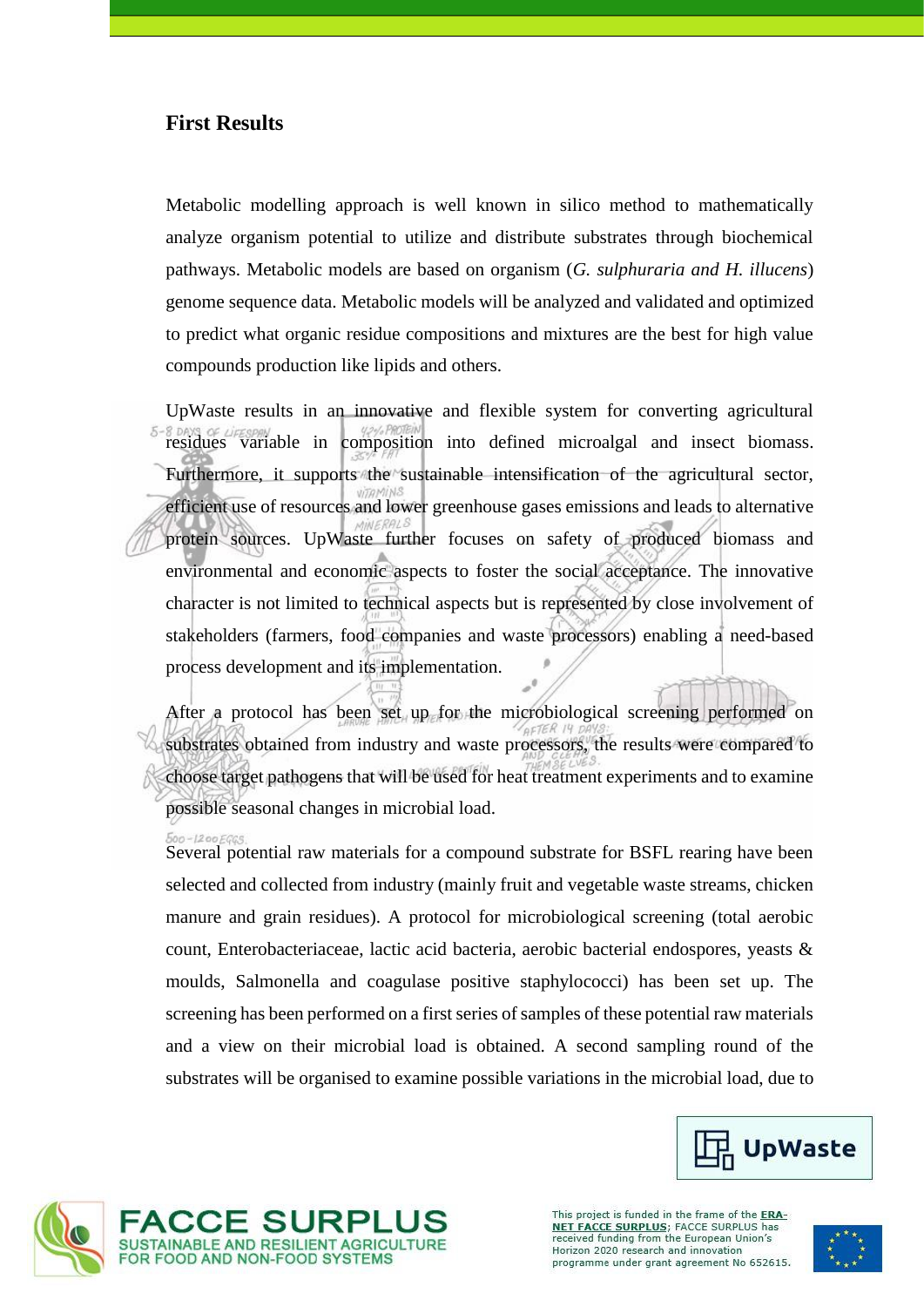for instance seasonality and/or regular batch-to-batch variation. In a further stage of the research, a standard mixture of a number of the raw materials will be prepared, inoculated with a food pathogen such as for instance Bacillus cereus or Staphylococcus aureus, and then heat treated using a range of time-temperature combinations to find out what treatment(s) provide a proper microbial reduction and at the same time allow good growth of BSFL.

Agricultural residues with low nutritional value and wastes are upcycled into algae and insect biomass with confirmed reliable quality. UpWaste uniting the bio-technological and industrial processes is aiming to provide technological means to develop a new market of products and services through integration of food and non-food systems. Value chains will be developed which can be integrated in relevant industries across rural regions. The approach provides knowledge addressing circular based bioeconomy, global food security and renewable raw material supply. This project is funded in the frame of the ERA-NET FACCE SURPLUS; FACCE SURPLUS has received funding from the European Union's Horizon 2020 research and innovation programme under grant agreement No 652615.



This project is funded in the frame of the ERA-**NET FACCE SURPLUS;** FACCE SURPLUS has<br>received funding from the European Union's Horizon 2020 research and innovation programme under grant agreement No 652615.



1 UpWaste